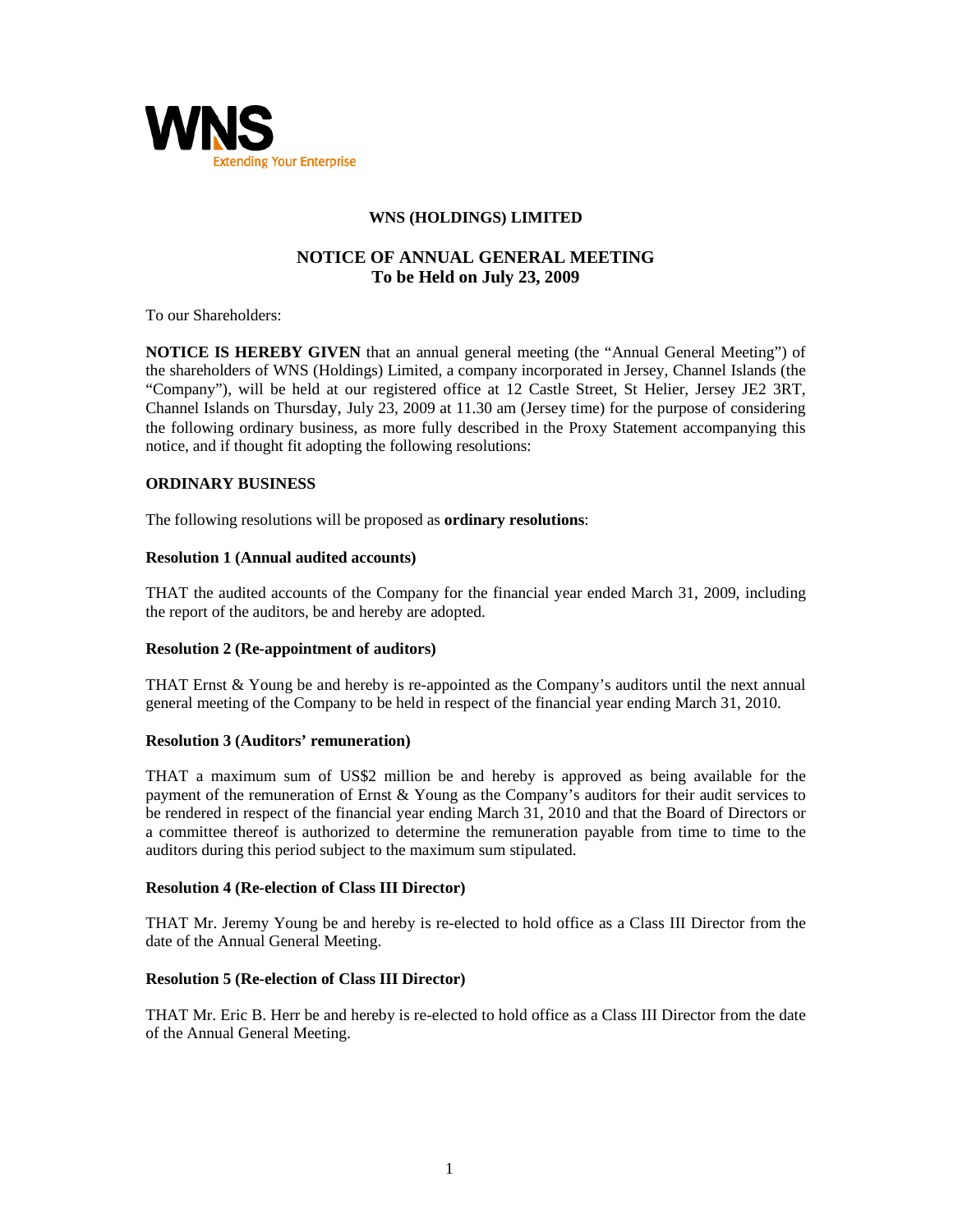### **Resolution 6 (Re-election of Class III Director)**

THAT Mr. Deepak Parekh be and hereby is re-elected to hold office as a Class III Director from the date of the Annual General Meeting.

#### **Resolution 7 (Directors' remuneration)**

THAT:

- (a) an aggregate sum of US\$3 million be and hereby is approved as being available for the payment of remuneration and other benefits (excluding the making of awards of options and restricted share units referred to in (b) below) to the Directors of the Company, to be applied as the Directors may decide in their discretion, for the period from the Annual General Meeting until the next annual general meeting of the Company to be held in respect of the financial year ending March 31, 2010; and
- (b) as a further part of the Directors' remuneration, the making of awards of options and restricted stock units ("Awards") under the Amended and Restated 2006 Stock Incentive Plan (the "Plan") to Directors by the compensation committee of the Board of Directors in its discretion for the period from the Annual General Meeting until the next annual general meeting of the Company to be held in respect of financial year ending March 31, 2010 be and hereby is approved, provided that the maximum aggregate number of ordinary shares in the capital of the Company that may be issued or transferred pursuant to any Awards made or to be made to the Directors pursuant to the Plan is limited to four million.

DATED: June 15, 2009

BY ORDER OF THE BOARD

................................................. **Capita Secretaries Limited**  Company Secretary

**Registered Office**: 12 Castle Street St. Helier Jersey JE2 3RT

Channel Islands

### **NOTES**:

- 1. The Board of Directors has fixed the close of business on June 18, 2009 as the record date for determining those persons whose names appear on our Register of Members as holders of our ordinary shares (collectively, our "Shareholders") who will be entitled to receive copies of this Notice of Annual General Meeting, the accompanying Form of Proxy, Proxy Statement and the notice of availability of the Company's annual report on Form 20-F for the financial year ended March 31, 2009 (the "Annual Report").
- 2. A Shareholder entitled to attend and vote at the Annual General Meeting is entitled to appoint a proxy or proxies to attend the Annual General Meeting and, on a poll, to vote on his behalf. A proxy need not be a Shareholder. A Form of Proxy, which should be completed in accordance with the instructions printed thereon, is enclosed with this document. The appointment of a proxy will not prevent a Shareholder from subsequently attending and voting at the Annual General Meeting in person.